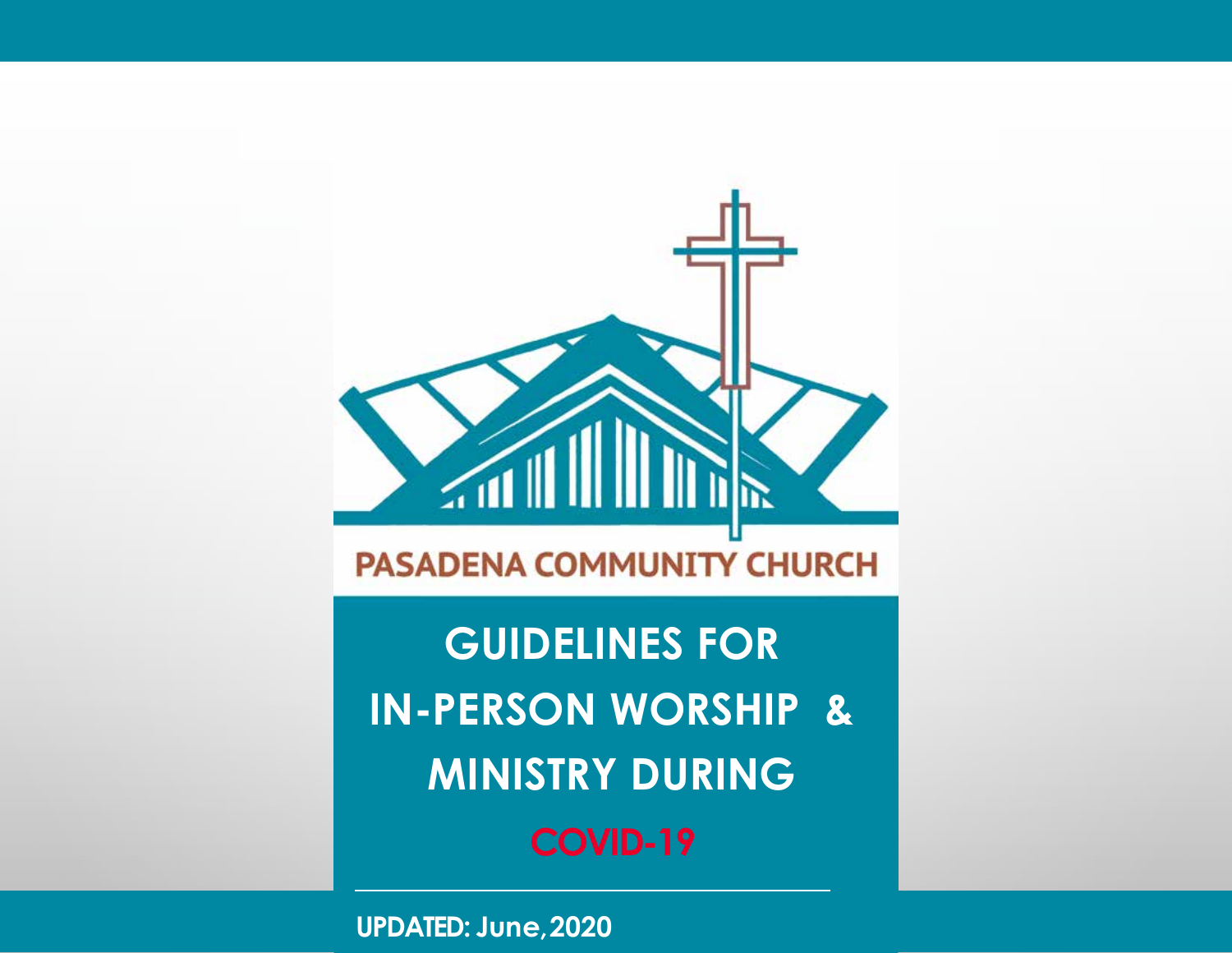# THIS GUIDE IS INTENDED TO HELP ANSWER SOME OF THE MOST COMMON QUESTIONS WITH PASADENA'S REOPENING PLANS FOR MINISTRY AND WORSHIP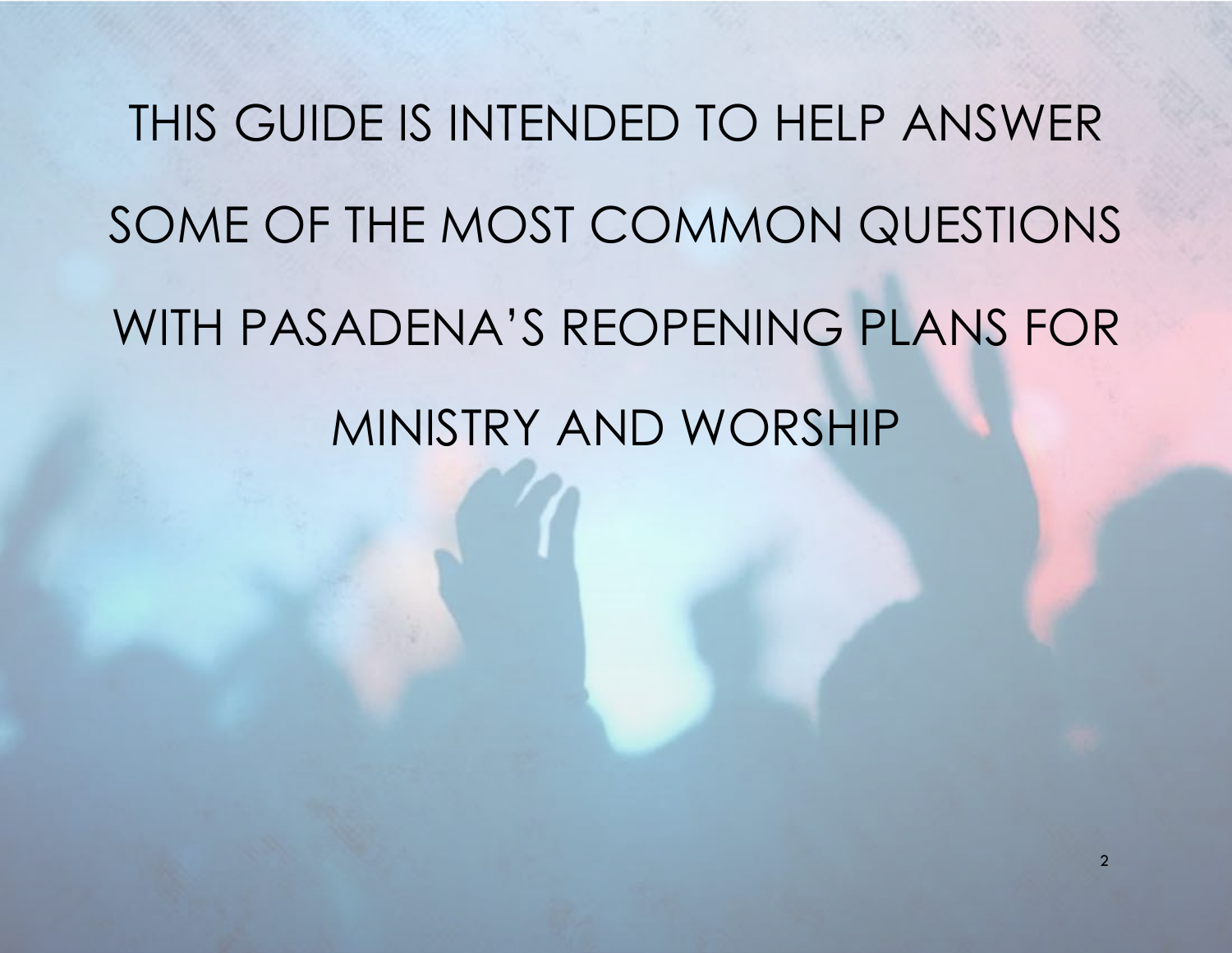# Do NoHarm. Do Good. Stayin Lovewith God.

As we phase into in-person worship & ministry, we call on John Wesley's "3 General Rules" to undergird our direction.

We value Wesley's general rules for the church, especially, "do no harm." Jesus told us to be wise as serpents and harmless as doves. This means we will use all the wisdom of science, medicine and research we can find to make decisions that enable our communities to be safe and feel safe (James 1:3-5).

We are people of the cross and the resurrection and we recognize that at this moment in our life together we are experiencing both loss and renewal. This means that we will walk alongside people in their grief and loss while continuing to celebrate new paths for mission and ministry (I Corinthians 5:17).

We value community as a fundamental human need and as a crucial dimension in ongoing spiritual formation and growth into the likeness of Christ. Therefore, we continue to find new ways of cultivating community and deepening our spiritual life(Romans 12:2).

Our mission is grounded in the great commandment: "You shall love the Lord your God with all your heart, and with all your mind and with all your strength . . .

You shall love your neighbor as yourself" (Mark 12:30-31). This means we love God, love ourselves and love our neighbor. Jesus (and Wesley) put an emphasis on physical health, healing people wherever he went. Therefore, we value healing and wholeness for all. Jesus paid special attention to the marginalized and the vulnerable.Wemust hold to practices that prioritize the most vulnerable, in this case, those over age 65 and those with underlying health conditions.

Our mission has not changed (Matthew 28:16-20). We are called to make disciples of Jesus Christ for the transformation of the world. Thisisstill happening aswe continue to find new ways to worship, connect, grow, serve and give in the age of COVID-19.

We seek to preserve the core while stimulating progress. We are invited to lean into a reorientation that is not simply about returning to our previous orientation, but embracing a new and hopeful vision for what we arebecoming.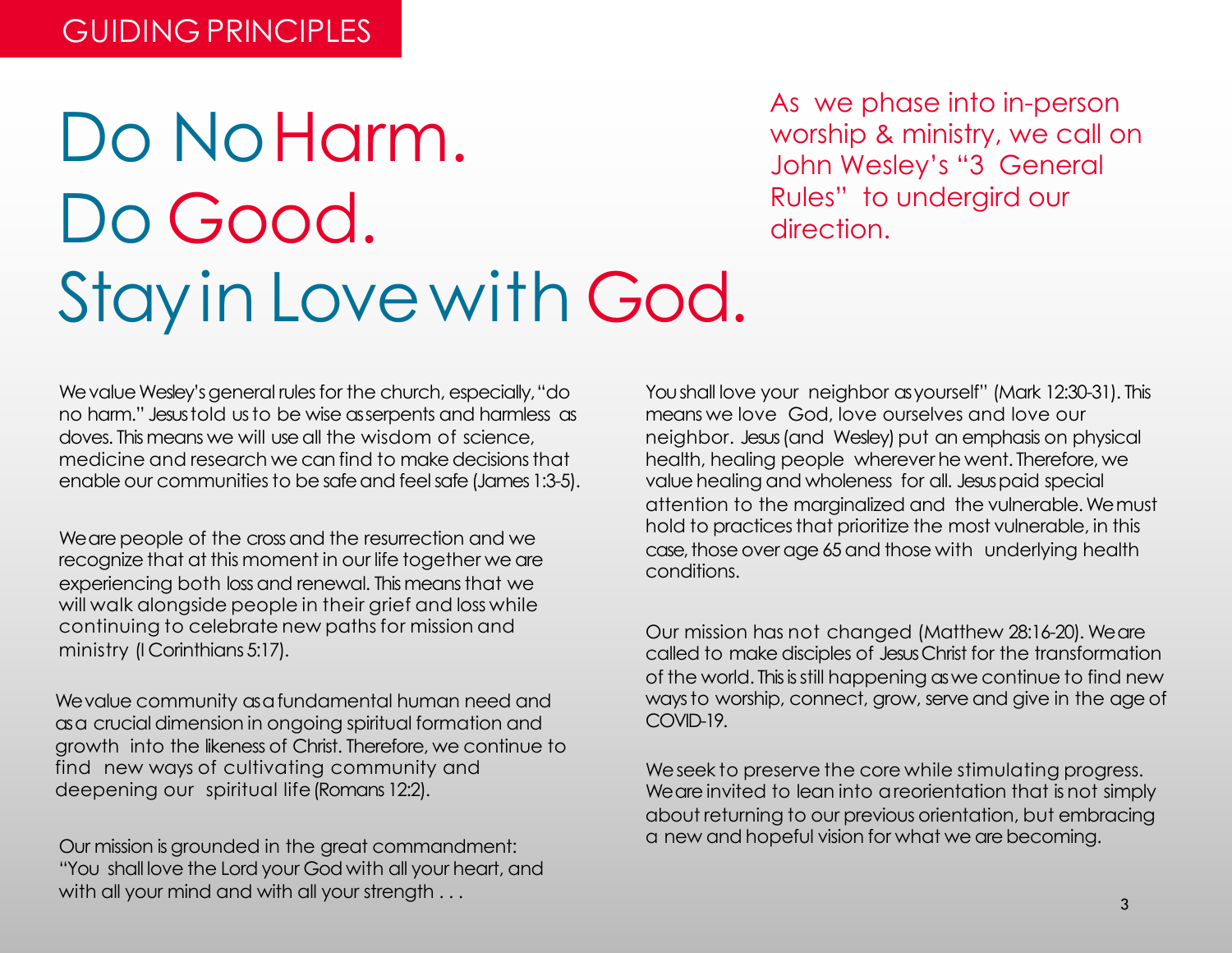#### **REOPENING FAITH COMMUNITIES DURING THE COVID-19 PANDEMIC**



The purpose of this tool is to assist leaders of faith communities in making decisions during the COVID-19 pandemic. It is important to check with state and local health officials and other partners to determine the most appropriate actions. When completing the decision tree, consider that faith communities may also provide social, educational, and child care services at their facility.

#### **Should you consider having in-person gatherings?**

- $\checkmark$  Is the facility in a community no longer requiring significant mitigation?
- $\sqrt{ }$  Will reopening be in compliance with state and local orders?
- $\sqrt{\phantom{a}}$  Will you be ready to protect staff and congregants at higher risk for severe illness?



# **Are recommended safety actions**

#### **in place?**

- $\sqrt{ }$  Promote healthy hygiene practices such as hand washing, wearing a cloth face covering
- $\checkmark$  Intensify cleaning, disinfection, and ventilation **ALL** and ventilation **ALL ALL ALL EXECUTE:** ALL
	- $\sqrt{ }$  Ensure social distancing such as no large gatherings, increased spacing, avoid holding hands, offer additional, smaller services
	- $\sqrt{\phantom{a}}$  Limit sharing of items such as worship aids and collection trays
	- $\sqrt{\phantom{a}}$  Offer virtual services if possible
	- $\sqrt{ }$  Train all staff and congregants on safety actions



#### **Is ongoing monitoring in place?**

- $\sqrt{ }$  Encourage staff and congregants who are sick to stay home
- $\sqrt{ }$  Plan for if staff or congregants get sick at facility
- $\sqrt{\phantom{a}}$  Regularly communicate with local authorities, staff, and congregants
- $\sqrt{ }$  Monitor staff absences and have flexible leave policies and practices
- $\sqrt{ }$  Be ready to cancel inperson gatherings if there are increased cases



OFFER IN-**PERSON GATHERINGS** AND MONITOR

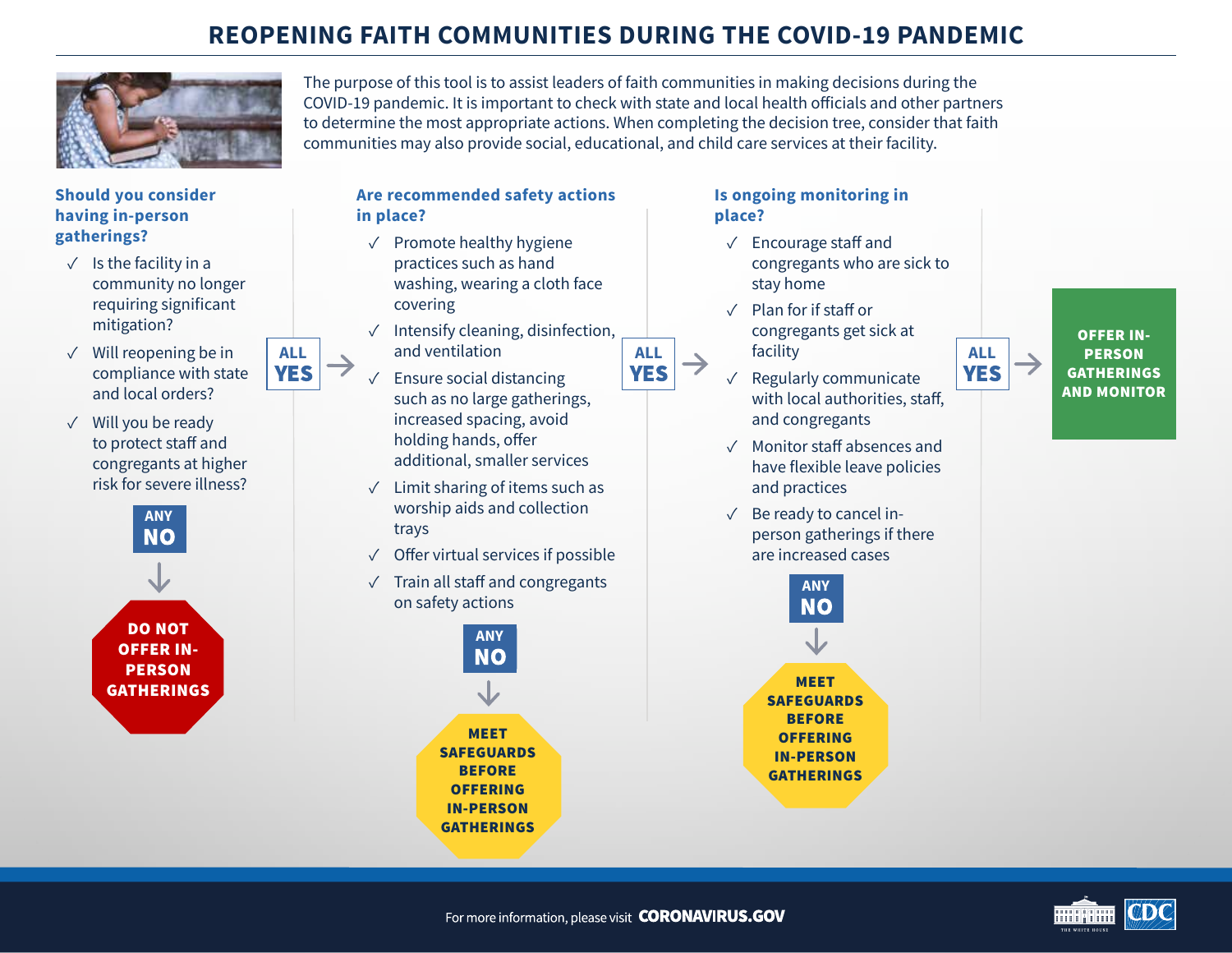#### GUIDING PRINCIPLES

In early May, Pasadena solicited feedback on reopening the campus by sending out a church-wide survey. The survey responses from the congregation were used in addition to other resources in preparing the phased reopening plan.

The recommendations help create a roadmap for staff and leaders to slowly and cautiously begin to offer on-campus ministry in addition to continuing ministries online. Precautions from resources like the Centers for Disease Control and Prevention (CDC) include:

- Required to wear face coverings
- Washing/sanitizing hands frequently
- Providing additional hand sanitizing stations
- Maintaining social distancing by removing or roping off seating in venues
- Increasing sanitation practices after every gathering
- Disinfecting areas of campus daily
- Opening the church office by appointment only

You will notice signage about Pasadena's new campus protocols at the entrance to each building.

#### **It is important to note that Pasadena Community Church's phases are subject to change.**

Each slow, strategic phase of reopening will begin approximately three to four weeks after the prior phase and one or two stages behind the state and county guidelines. With each subsequent phase, there will be added numbers and hours to the maximum capacity. Any spikes or concerning rise in rate of positivity will be used to revise and postpone the movement to the next phases.

If you have any questions or would like more information, please join one of the Zoom meetings on Wednesday, July 7, 2020.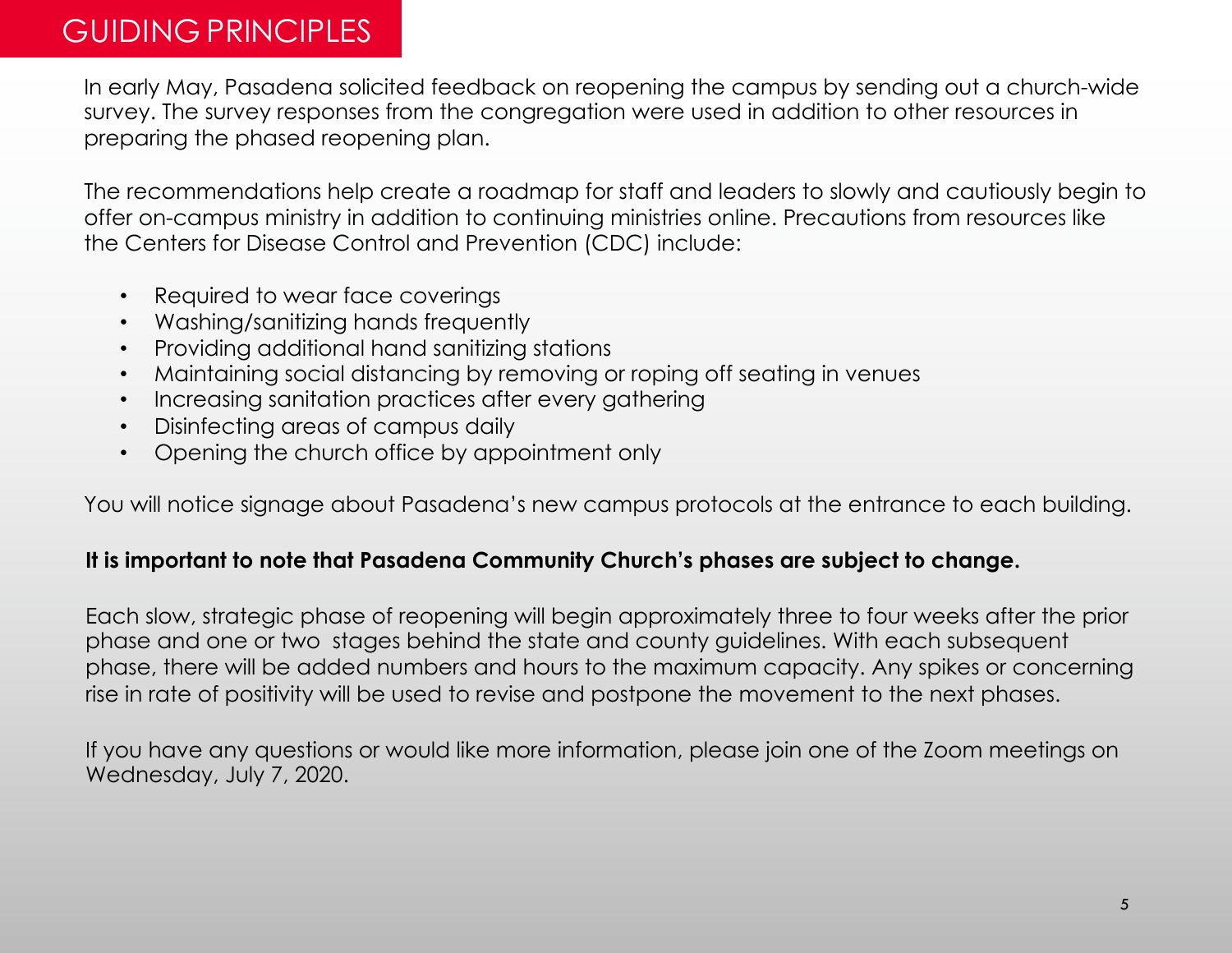# **PHASE 1 CURRENT STATUS**

| <b>Phase 1 - Timeline March 16 to TBD</b> |                                                                                                                                                                                                                                                                                                                                                                                                                                                                |  |
|-------------------------------------------|----------------------------------------------------------------------------------------------------------------------------------------------------------------------------------------------------------------------------------------------------------------------------------------------------------------------------------------------------------------------------------------------------------------------------------------------------------------|--|
| <b>Believe</b><br>Worship                 | Worship – Online only<br>$\bullet$<br>Drive-in Worship – (May 31)<br>$\bullet$<br>Weddings - Postponed<br>$\bullet$<br>Funerals - Postponed<br>$\bullet$                                                                                                                                                                                                                                                                                                       |  |
| Belong<br>Connect                         | Congregational Care – Online, Over the phone, Notes, etc.<br>$\bullet$<br>Counseling – As needed, by appointment only<br>$\bullet$<br>Fellowship Opportunities and Events - Canceled<br>$\bullet$<br><b>Recreation Opportunities</b><br>$\bullet$<br>Outdoor Tennis – Offered with limited capacity (Pre-registration and<br>$\circ$<br>appointment required)<br>Children's Sports Camp – Offered with limited capacity<br>$\circ$<br>o Team Sports – Canceled |  |
| Become<br>Grow                            | CPG and Preschool – Open for Essential Families (Non-Essential case by case)<br>$\bullet$<br>Children – Online Experiences<br>$\bullet$<br>○ Vacation Bible School: Family/Household Experience (cancelled)<br>Youth – Online Experiences<br>$\bullet$<br>Local Mission Trip (Cancelled)<br>$\circ$<br><b>Adult Grow Groups - Online Experiences</b><br>$\bullet$                                                                                              |  |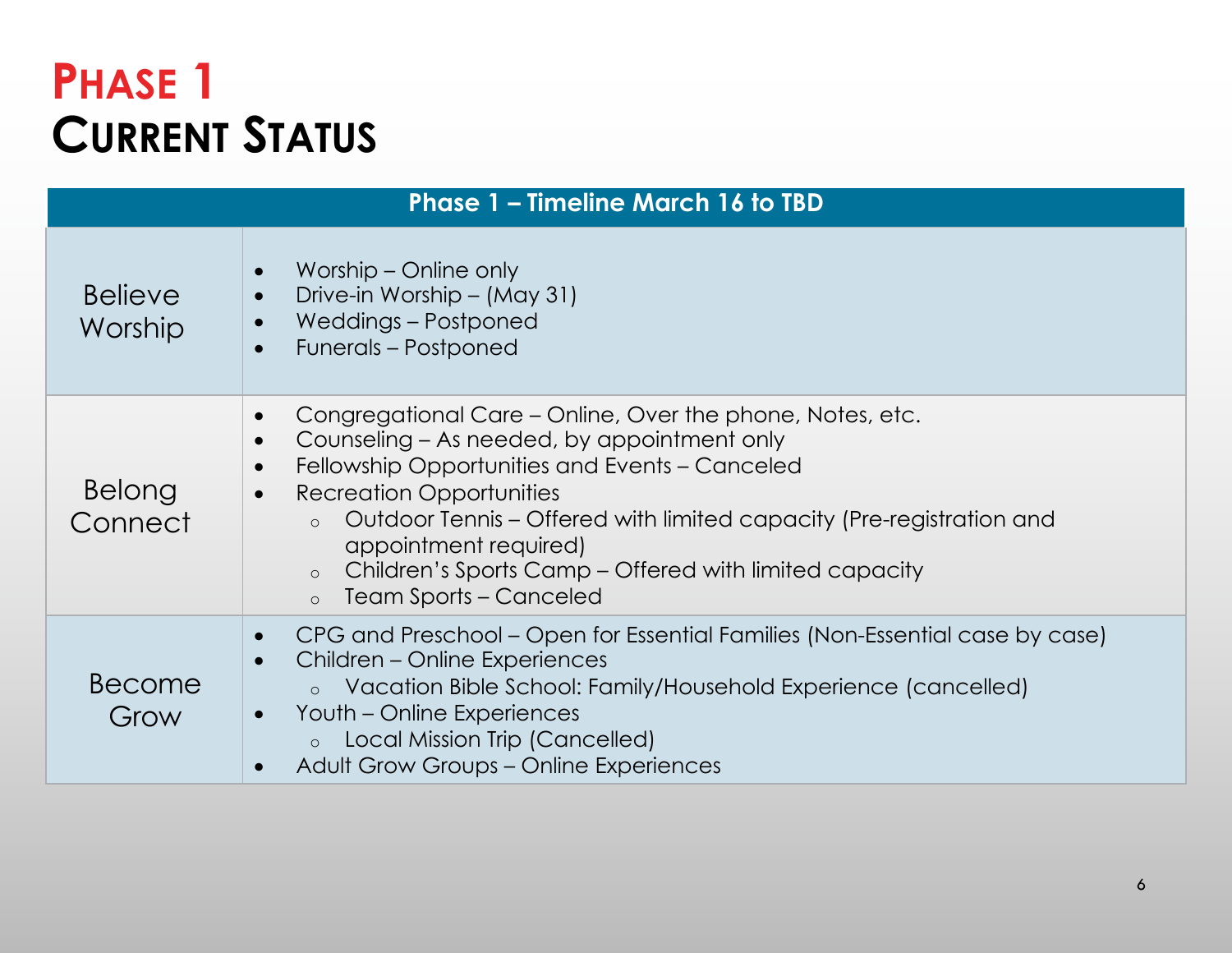# **PHASE 1 (CONT.) CURRENT STATUS**

| <b>Phase 1 - Timeline March 16 to TBD</b>            |                                                                                                                                                                                               |  |
|------------------------------------------------------|-----------------------------------------------------------------------------------------------------------------------------------------------------------------------------------------------|--|
| Be the<br><b>Difference</b><br>Serve<br><b>Share</b> | Serve/Share<br>$\bullet$<br>Volunteer opportunities continue using safety protocols and only addressing<br>$\circ$<br>essential needs.<br><b>Outside Support Groups - Canceled</b><br>$\circ$ |  |
| Commit<br>(Support)                                  | Committee meetings – Online only<br>$\circ$<br>Front Office is closed to the public<br>$\circ$<br>Staff able to work on-campus or work remotely from home<br>$\circ$                          |  |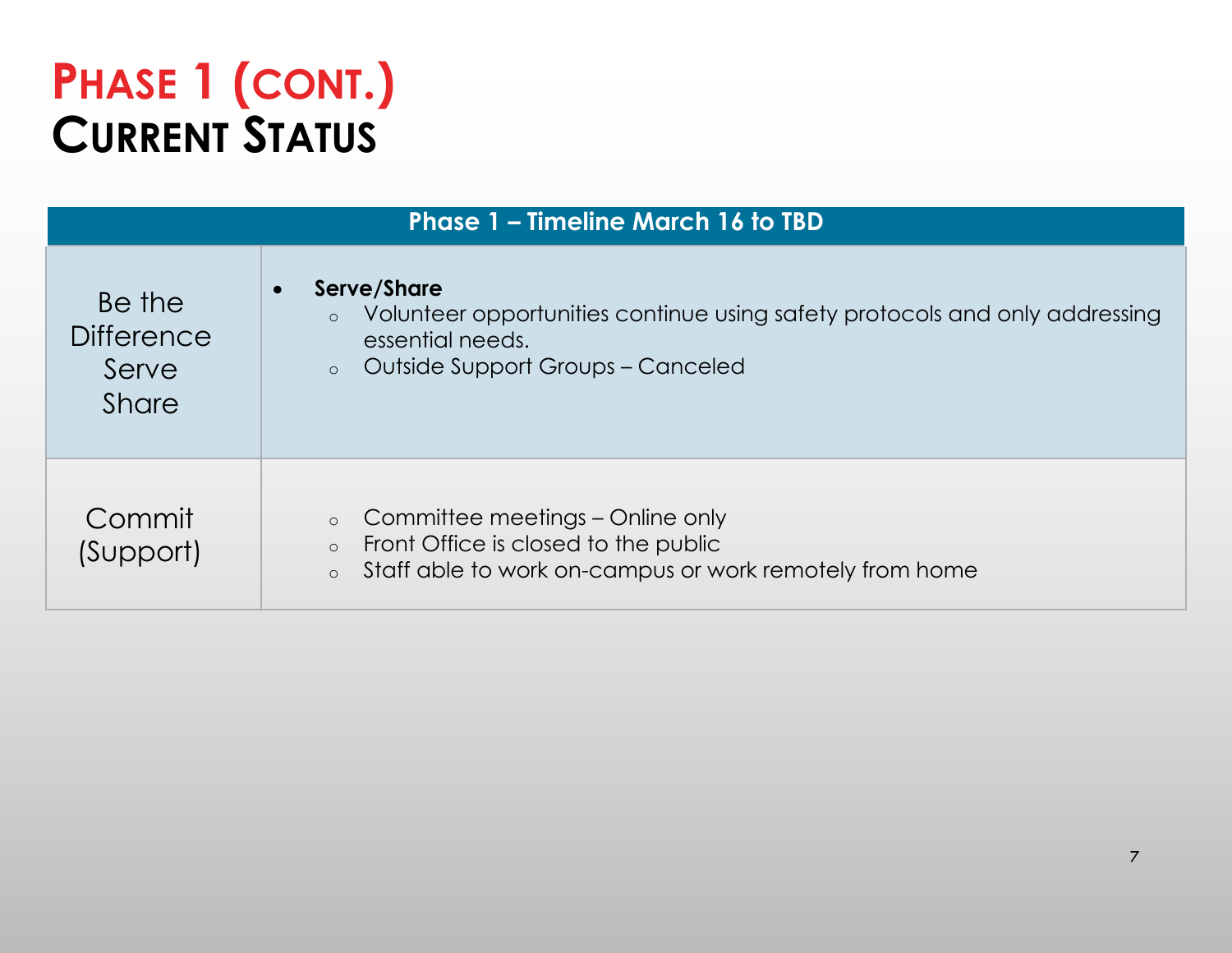## GUIDELINES: INITIAL RETURN TO IN-PERSONWORSHIP AND MINISTRY

### GUIDELINES: Who Should Attend In-Person Worship and Ministry?

Congregants meeting the following criteria are recommended to attend in-person worship and ministry:

- § People who are well (no recent contact with infected persons, not exhibiting flu-like symptoms)
- § People who are not in the High Risk category as defined by the CDC
- § Clergy, worship team (worship and tech teams), ushers/lay leaders
- People who feel it is the right time for their family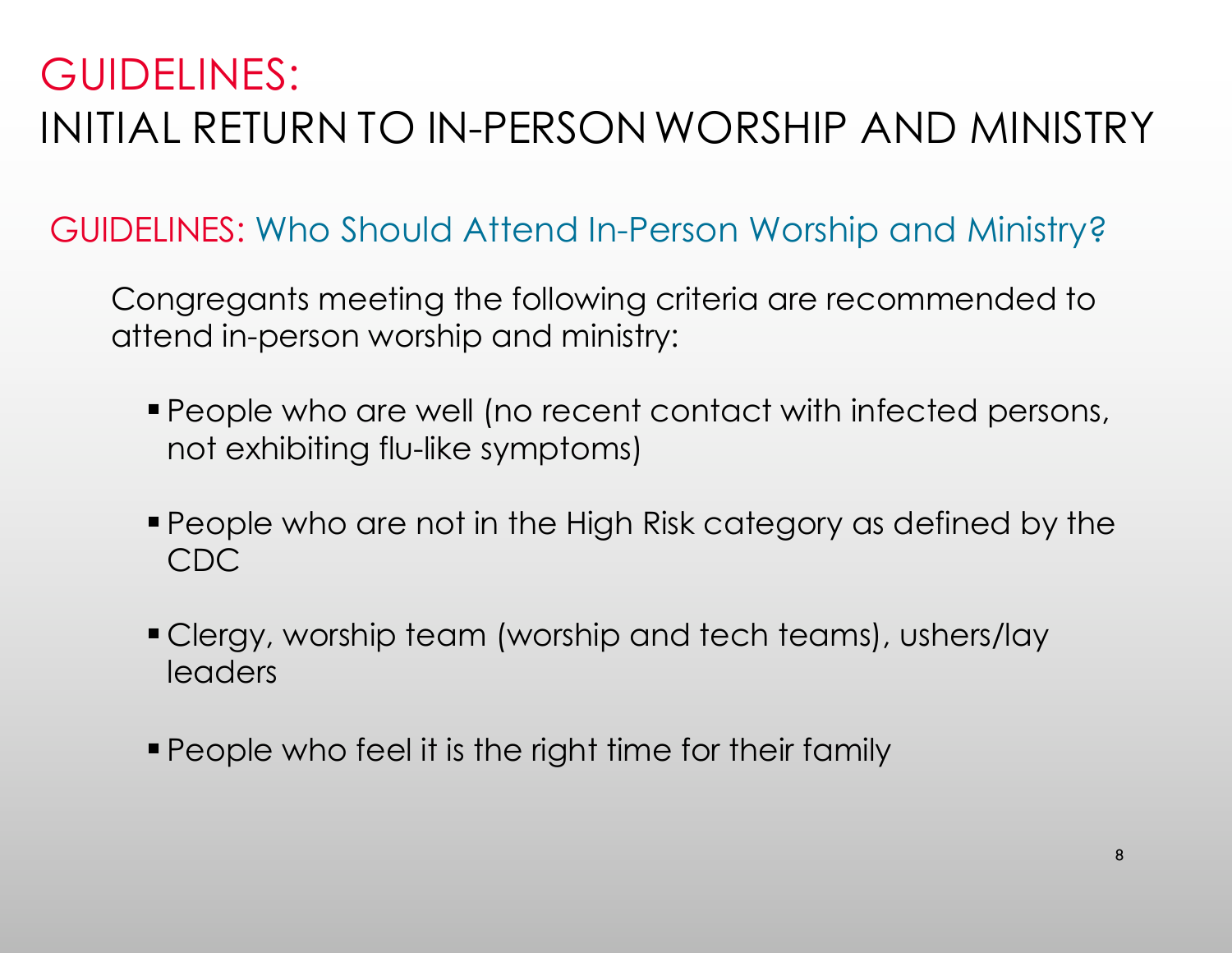### WHEN PCC REOPENS FOR IN-PERSON WORSHIP THE FOLLOWING ARE SOCIAL DISTANCING SAFETY MEASURES THAT WILL BE IN EFFECT

- WORSHIP RETURNS TO IN-PERSON. LIMITED TO 25% OF SANCTUARY CAPACITY.
- ONLINE WORSHIP WILL BE AVAILABLE.
- THE VULNERABLE ARE ENCOURAGED TO REMAIN AT HOME.
- **SOCIAL DISTANCING SAFETY MEASURES.**
	- SEATS AND ROWS WILL BE ROPED OFF
	- OFFERING BASKETS WILL NOT BE PASSED
	- BULLETINS WILL NOT BE OFFERED
	- DOORS WILL BE PROPPED OPEN
	- $\cdot$  SIT AND SIP WILL BE CLOSED
	- ROWS WILL BE DISMISSED IN ORDERLY FASHIONS
	- MASKS WILL BE REQUIRED
	- PREPACKAGED COMMUNION ELEMENTS ON COMMUNION SUNDAYS
- WORSHIP GATHERING TIMES WILL BE ADJUSTED TEMPORARILY TO ALLOW FOR SANITIZATION
- THESE PLANS ARE SUBJECT TO CHANGE BASED ON THE LATEST INFORMATION ON COVID-19.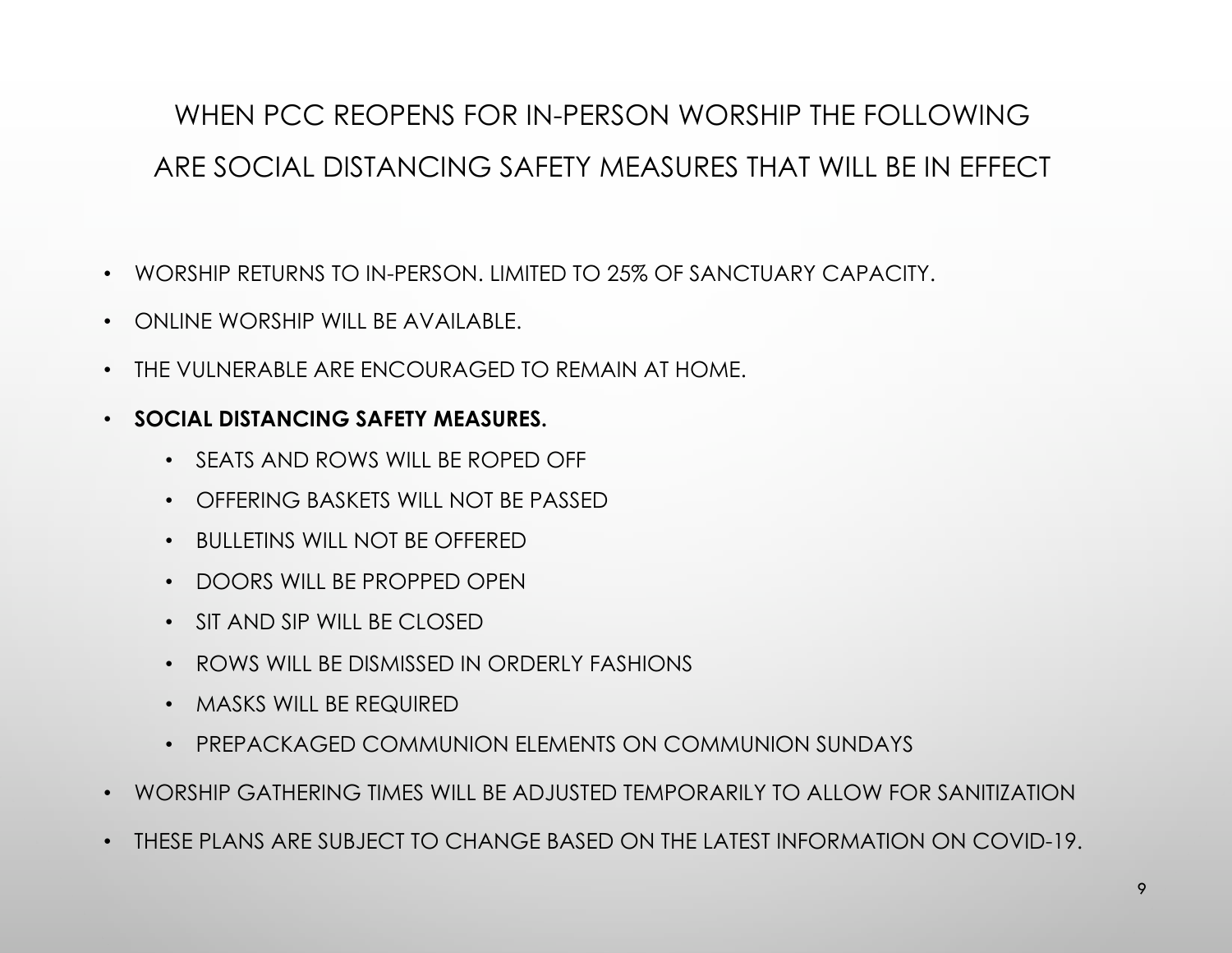# **PHASE 2 WORSHIP: IN PERSON AND ONLINE MINISTRY: GROUPS OF 10 OR FEWER RETURN**

| <b>Phase 2 - Timeline TBD</b> |                                                                                                                                                                                                                                                                                                                                                                                                                                                                                                                                                                                   |  |
|-------------------------------|-----------------------------------------------------------------------------------------------------------------------------------------------------------------------------------------------------------------------------------------------------------------------------------------------------------------------------------------------------------------------------------------------------------------------------------------------------------------------------------------------------------------------------------------------------------------------------------|--|
| <b>Believe</b><br>Worship     | Worship – Online<br>Worship In-Person – Limited Seating<br>$\bullet$<br>Weddings - Small Ceremony (Case-by-case)<br>$\bullet$<br>Funerals - Small Ceremony (Case-by-case)<br>$\bullet$                                                                                                                                                                                                                                                                                                                                                                                            |  |
| Belong<br>Connect             | Congregational Care – Online, Over the phone, Notes, etc.<br>○ Support Groups fewer than 10 may be allowed to return, observing<br>all distancing and safety precautions.<br>Counseling – As needed, by appointment only<br>$\bullet$<br>Fellowship Opportunities and Events - Canceled<br>$\bullet$<br><b>Recreation Opportunities</b><br>$\bullet$<br>Outdoor Tennis – Offered with limited capacity (Pre-registration and<br>$\circ$<br>appointment required)<br>Children's Sports Camp – Offered with limited capacity<br>$\circ$<br><b>Team Sports – Canceled</b><br>$\circ$ |  |
| Become<br>Grow                | CPG and Preschool – Open for Families<br>$\bullet$<br>Children - Mostly online experiences (case-by-case)<br>$\bullet$<br>Youth - Mostly online experience (case-by-case)<br>$\bullet$<br>Adult Grow Groups - Online only                                                                                                                                                                                                                                                                                                                                                         |  |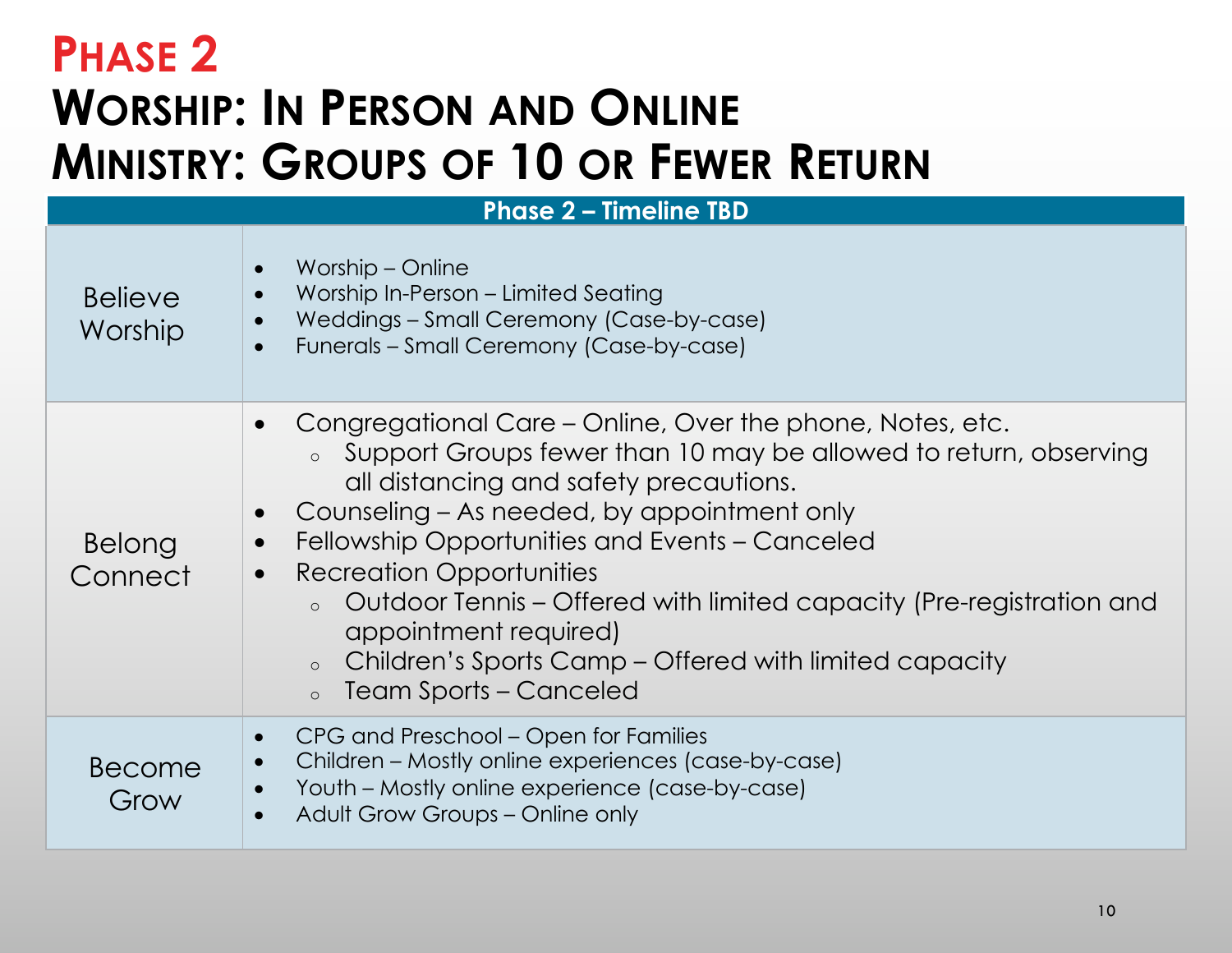# **PHASE 2 (CONT.) WORSHIP: IN PERSON AND ONLINE MINISTRY: GROUPS OF 10 OR FEWER RETURN**

| <b>Phase 2 - Timeline TBD</b>                         |                                                                                                                                                                                                                                                                    |  |
|-------------------------------------------------------|--------------------------------------------------------------------------------------------------------------------------------------------------------------------------------------------------------------------------------------------------------------------|--|
| Be the<br><b>Difference</b><br>Serve,<br><b>Share</b> | Serve/Share<br>$\bullet$<br>• Volunteer opportunities continue using safety protocols and only<br>addressing essential needs.<br>o Outside Support Groups (such as AA) fewer than 10 may be<br>allowed to return, observing all distancing and safety precautions. |  |
| Commit<br>(Support)                                   | Committee meetings – Online only.<br>$\circ$<br>Front Office is open by appointment only<br>$\circ$<br>Staff able to work on-campus or work remotely from home<br>$\circ$                                                                                          |  |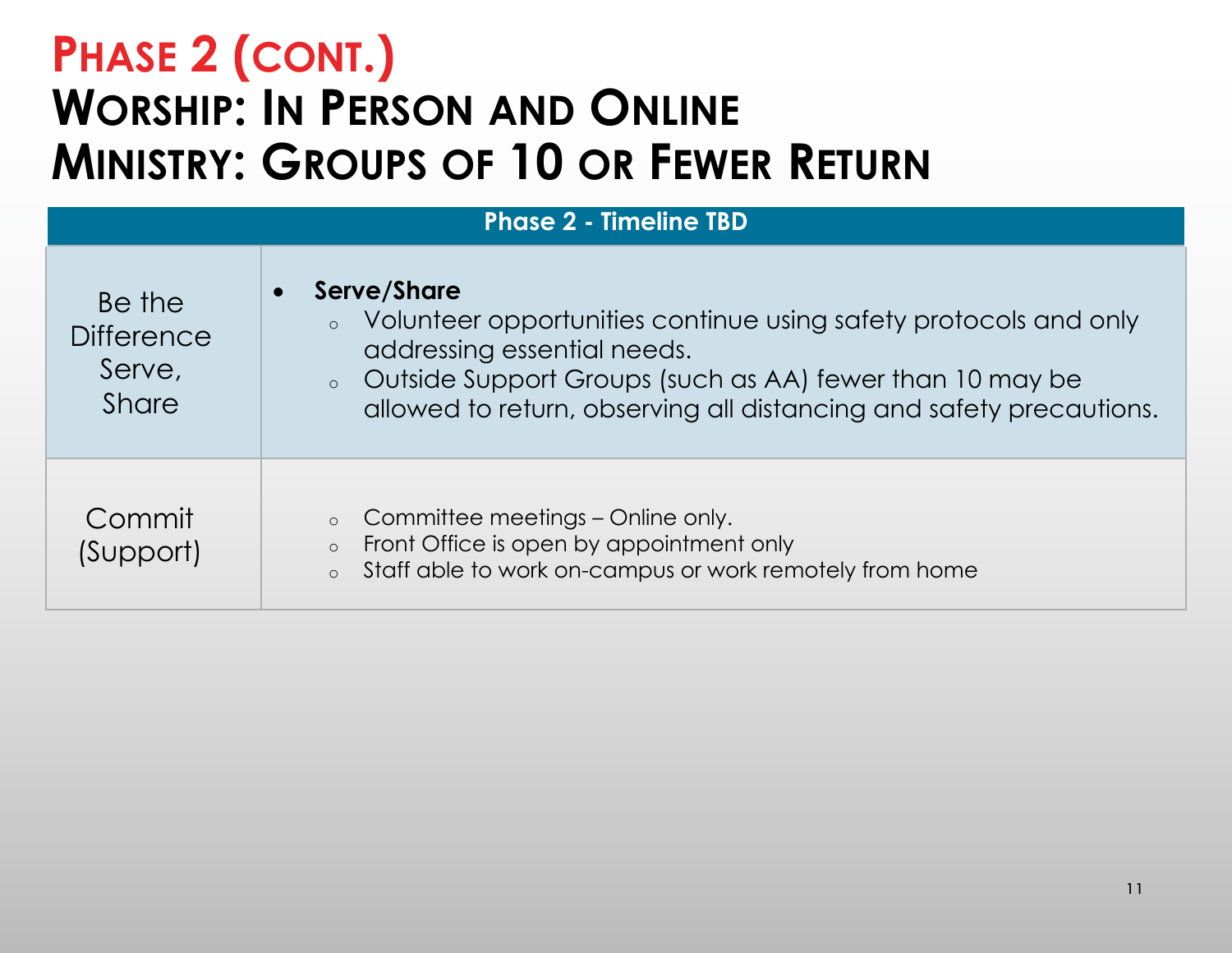# **PHASE 3 WORSHIP: IN PERSON AND ONLINE MINISTRY: GROUPS OF 50 OR FEWER RETURN**

| <b>Phase 3 - Timeline TBD</b> |                                                                                                                                                                                                                                                                                                                                                                                                                                                                                                    |  |
|-------------------------------|----------------------------------------------------------------------------------------------------------------------------------------------------------------------------------------------------------------------------------------------------------------------------------------------------------------------------------------------------------------------------------------------------------------------------------------------------------------------------------------------------|--|
| <b>Believe</b><br>Worship     | Worship – Promote Online and Offer reduced capacity, multi-spaced worship<br>Weddings – May resume with less than 50 people, maintaining distance.<br>Funerals – May resume with less than 50 people, maintaining distance.                                                                                                                                                                                                                                                                        |  |
| <b>Belong</b><br>Connect      | Congregational Care – Online, Over the phone, Notes, etc.<br>Support Groups fewer than 50 may be allowed to return, observing all<br>$\circ$<br>distancing and safety precautions.<br>Fellowship Opportunities and Events - Canceled<br><b>Recreation Opportunities</b><br>$\bullet$<br>Outdoor Tennis – Offered with limited capacity (Pre-registration and<br>$\circ$<br>appointment required)<br>Children's Sports Camp - Offered with limited capacity<br>$\circ$<br>$\circ$ Team Sports – TBD |  |
| Become<br>Grow                | CPG and Preschool – Open for Families<br>Children – may meet in person, wearing masks and maintaining distancing, but are<br>encouraged to continue online.<br>Youth – may meet in person, wearing masks and maintaining distancing, but are<br>encouraged to continue online.<br>Adult Grow Groups – may meet in person, wearing masks and maintaining<br>distancing, but are encouraged to continue online.                                                                                      |  |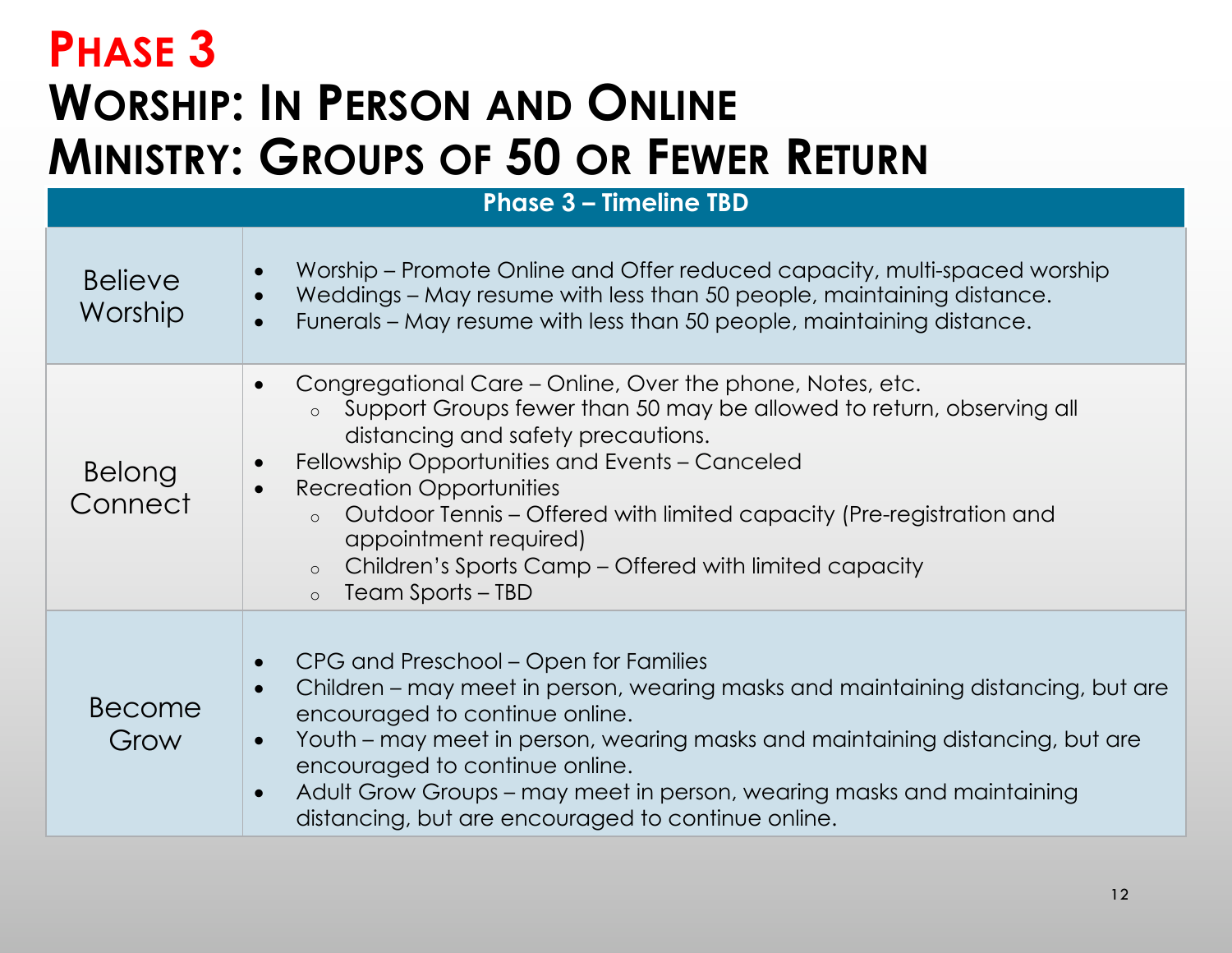# **PHASE 3(CONT.) WORSHIP: IN PERSON AND ONLINE MINISTRY: GROUPS OF 50 OR FEWER RETURN**

| <b>Phase 3 - Timeline TBD</b>                         |                                                                                                                                                                                                                                                                                                                                                                                                           |  |
|-------------------------------------------------------|-----------------------------------------------------------------------------------------------------------------------------------------------------------------------------------------------------------------------------------------------------------------------------------------------------------------------------------------------------------------------------------------------------------|--|
| Be the<br><b>Difference</b><br>Serve,<br><b>Share</b> | Volunteer opportunities continue using safety protocols and only addressing<br>essential needs.<br>Outside Groups fewer than 50 may be allowed to return, observing all<br>$\bullet$<br>distancing and safety precautions.                                                                                                                                                                                |  |
| Commit<br>(Support)                                   | • Committee meetings – may meet in person, wearing masks and maintaining<br>distancing, but are encouraged to continue online.<br>Front Office may reopen to the public, wearing masks, and maintaining<br>$\circ$<br>distance.<br>Allow building users/renters to resume operations, with a plan to address<br>$\circ$<br>cleaning needs and agreement to observe gathering and distancing<br>protocols. |  |